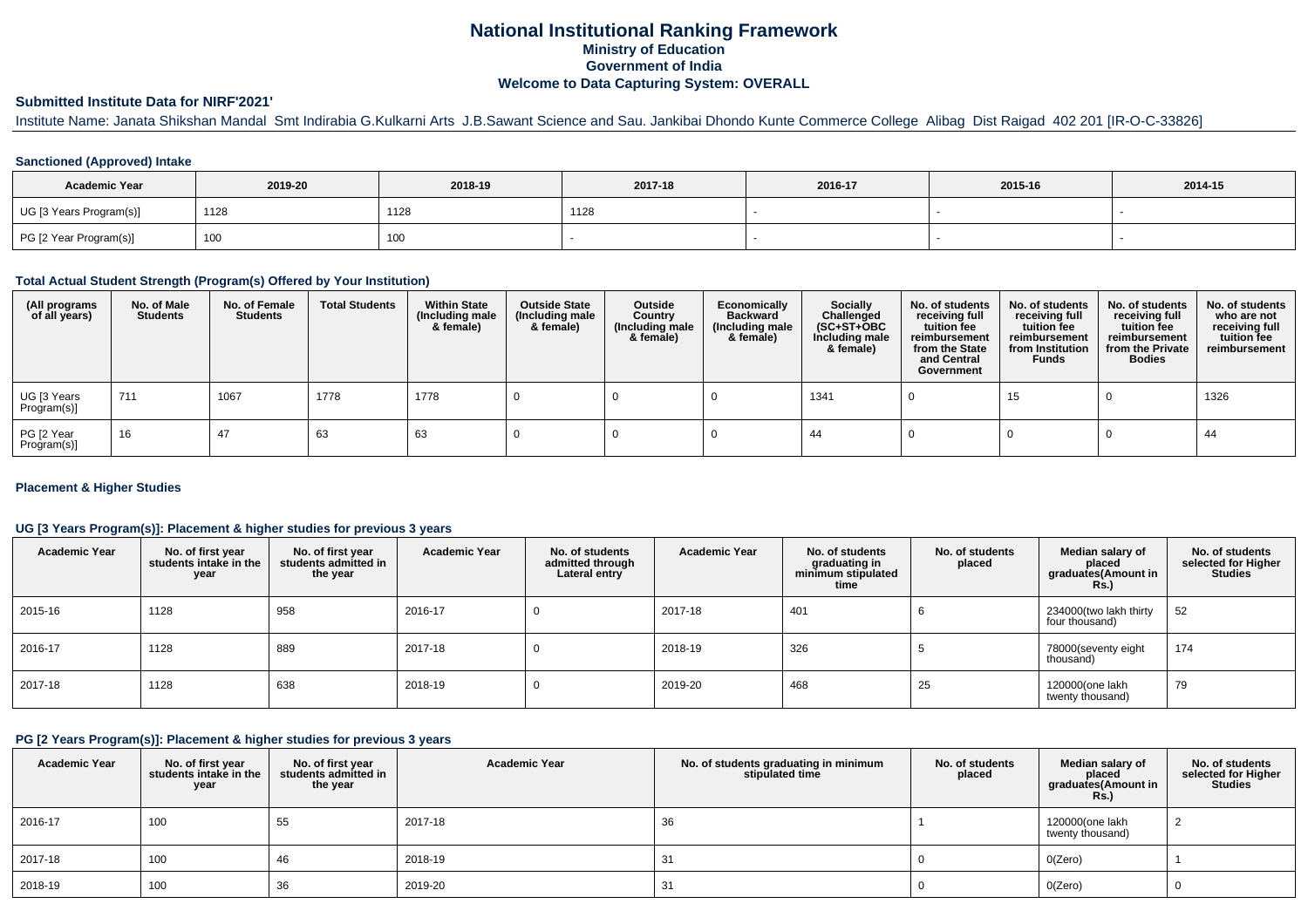### **Ph.D Student Details**

| Ph.D (Student pursuing doctoral program till 2019-20 Students admitted in the academic year 2020-21 should not be entered here.) |         |                       |         |  |  |
|----------------------------------------------------------------------------------------------------------------------------------|---------|-----------------------|---------|--|--|
|                                                                                                                                  |         | <b>Total Students</b> |         |  |  |
| Full Time                                                                                                                        |         |                       |         |  |  |
| Part Time                                                                                                                        |         |                       |         |  |  |
| No. of Ph.D students graduated (including Integrated Ph.D)                                                                       |         |                       |         |  |  |
|                                                                                                                                  | 2019-20 | 2018-19               | 2017-18 |  |  |
| Full Time                                                                                                                        |         |                       |         |  |  |
| Part Time                                                                                                                        |         |                       |         |  |  |

## **Financial Resources: Utilised Amount for the Capital expenditure for previous 3 years**

| <b>Academic Year</b>                                                                                 | 2019-20                                                                       | 2018-19                                                                      | 2017-18                                                                       |  |  |  |
|------------------------------------------------------------------------------------------------------|-------------------------------------------------------------------------------|------------------------------------------------------------------------------|-------------------------------------------------------------------------------|--|--|--|
|                                                                                                      | <b>Utilised Amount</b>                                                        | <b>Utilised Amount</b>                                                       | <b>Utilised Amount</b>                                                        |  |  |  |
| Annual Capital Expenditure on Academic Activities and Resources (excluding expenditure on buildings) |                                                                               |                                                                              |                                                                               |  |  |  |
| Library                                                                                              | 289379 (two lakh eighty nine thousand three hundred and<br>seventy nine only) | 383036 (three lakh eighty three thousand thirty six only)                    | 352405 (three lakh fifty two thousand four hundred five only)                 |  |  |  |
| New Equipment for Laboratories                                                                       | 2346466 (twenty three lakh forty six thousand four hundred<br>sixty six only) | 218755 (two lakh eighty seven thousand seven hundred and<br>fifty five only) | 548983 (five lakh forty eight thousand nine hundred and eighty<br>three only) |  |  |  |
| <b>Engineering Workshops</b>                                                                         | $0$ (zero)                                                                    | 0 (zero)                                                                     | 0 (zero)                                                                      |  |  |  |
| Other expenditure on creation of Capital Assets (excluding<br>expenditure on Land and Building)      | 1561599 (fifteen lakh sixty one thousand five hundred and<br>ninty nine only) | 875250 (eight lakh seventy five thousand two hundred and fifty<br>only)      | 548983 (five lakh forty eight thousand nine hundred and eighty<br>three only) |  |  |  |

## **Financial Resources: Utilised Amount for the Operational expenditure for previous 3 years**

| <b>Academic Year</b>                                                                                                                                                                            | 2019-20                                                                                     | 2018-19                                                                                  | 2017-18                                                                                      |  |  |  |
|-------------------------------------------------------------------------------------------------------------------------------------------------------------------------------------------------|---------------------------------------------------------------------------------------------|------------------------------------------------------------------------------------------|----------------------------------------------------------------------------------------------|--|--|--|
|                                                                                                                                                                                                 | <b>Utilised Amount</b>                                                                      | <b>Utilised Amount</b>                                                                   | <b>Utilised Amount</b>                                                                       |  |  |  |
| <b>Annual Operational Expenditure</b>                                                                                                                                                           |                                                                                             |                                                                                          |                                                                                              |  |  |  |
| Salaries (Teaching and Non Teaching staff)                                                                                                                                                      | 79213689 (seven crore ninty two lakh thirteen thousand six<br>hundred and eighty nine only) | 72302452 (seven crore twenty three lakh two thousand four<br>hundred and fifty two only) | 71634257 (seven crore sixteen lakh thirty four thousand two<br>hundred and fifty seven only) |  |  |  |
| Maintenance of Academic Infrastructure or consumables and<br>other running expenditures (excluding maintenance of hostels<br>and allied services, rent of the building, depreciation cost, etc) | 440484 (four lakh forty thousand four hundred and eighty four<br>only)                      | 59308 (fifty nine thousand three hundred and eight only)                                 | 299832 (two lakh ninty nine thousand eight hundred and thirty<br>two only)                   |  |  |  |
| Seminars/Conferences/Workshops                                                                                                                                                                  | 23284 (twenty three thousand two hundred and eighty four<br>only)                           | 75220 (seventy five thousand two hundred and twenty only)                                | 78416 (seventy eight thousand four hundred and sixteen only)                                 |  |  |  |

**IPR**

| Calendar year            | 2019 | 2018 | 2017 |
|--------------------------|------|------|------|
| No. of Patents Published |      |      |      |
| No. of Patents Granted   |      |      |      |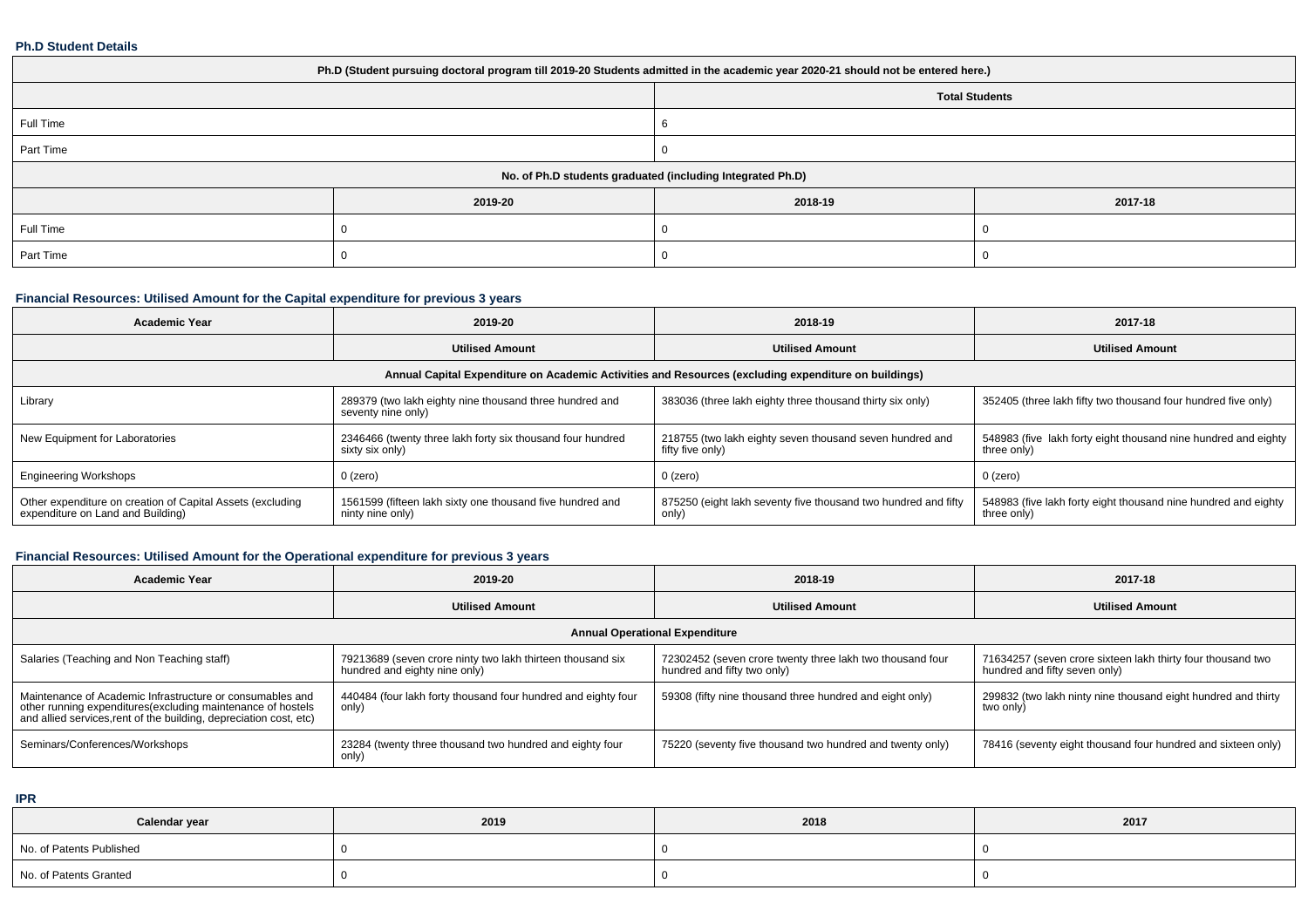### **Sponsored Research Details**

| <b>Financial Year</b>                    | 2019-20 | 2018-19 | 2017-18       |
|------------------------------------------|---------|---------|---------------|
| Total no. of Sponsored Projects          |         |         |               |
| Total no. of Funding Agencies            |         |         |               |
| Total Amount Received (Amount in Rupees) |         |         | 200000        |
| Amount Received in Words                 | Zero    | Zero    | two lakh only |

# **Consultancy Project Details**

| <b>Financial Year</b>                    | 2019-20 | 2018-19 | 2017-18 |
|------------------------------------------|---------|---------|---------|
| Total no. of Consultancy Projects        |         |         |         |
| Total no. of Client Organizations        |         |         |         |
| Total Amount Received (Amount in Rupees) |         |         |         |
| Amount Received in Words                 | Zero    | Zero    | Zero    |

## **Executive Development Program/Management Development Programs**

| <b>Financial Year</b>                                                             | 2019-20  | 2018-19 | 2017-18 |
|-----------------------------------------------------------------------------------|----------|---------|---------|
| Total no. of Executive Development Programs/ Management<br>Development Programs   | <b>O</b> |         |         |
| Total no. of Participants                                                         |          |         |         |
| Total Annual Earnings (Amount in Rupees)(Excluding Lodging<br>& Boarding Charges) | ∣ O      |         |         |
| Total Annual Earnings in Words                                                    | Zero     | Zero    | Zero    |

## **PCS Facilities: Facilities of physically challenged students**

| 1. Do your institution buildings have Lifts/Ramps?                                                                                                        | I Yes, more than 60% of the buildings |
|-----------------------------------------------------------------------------------------------------------------------------------------------------------|---------------------------------------|
| 2. Do your institution have provision for walking aids, includingwheelchairs and transportation from one building to another for<br>handicapped students? | No                                    |
| 3. Do your institution buildings have specially designed toilets for handicapped students?                                                                | Yes, more than 40% of the buildings   |

#### **Accreditation**

#### **NBA Accreditation**

| r institute have a valid NBA Accreditation?<br><sup>1</sup> Does your in. | <b>NO</b> |
|---------------------------------------------------------------------------|-----------|
|---------------------------------------------------------------------------|-----------|

## **NAAC Accreditation**

| 1. Does vour institute have a valid NAAC Accreditation? |            | <b>YES</b> |             |  |  |  |
|---------------------------------------------------------|------------|------------|-------------|--|--|--|
| Valid from                                              | Valid upto |            | <b>CGPA</b> |  |  |  |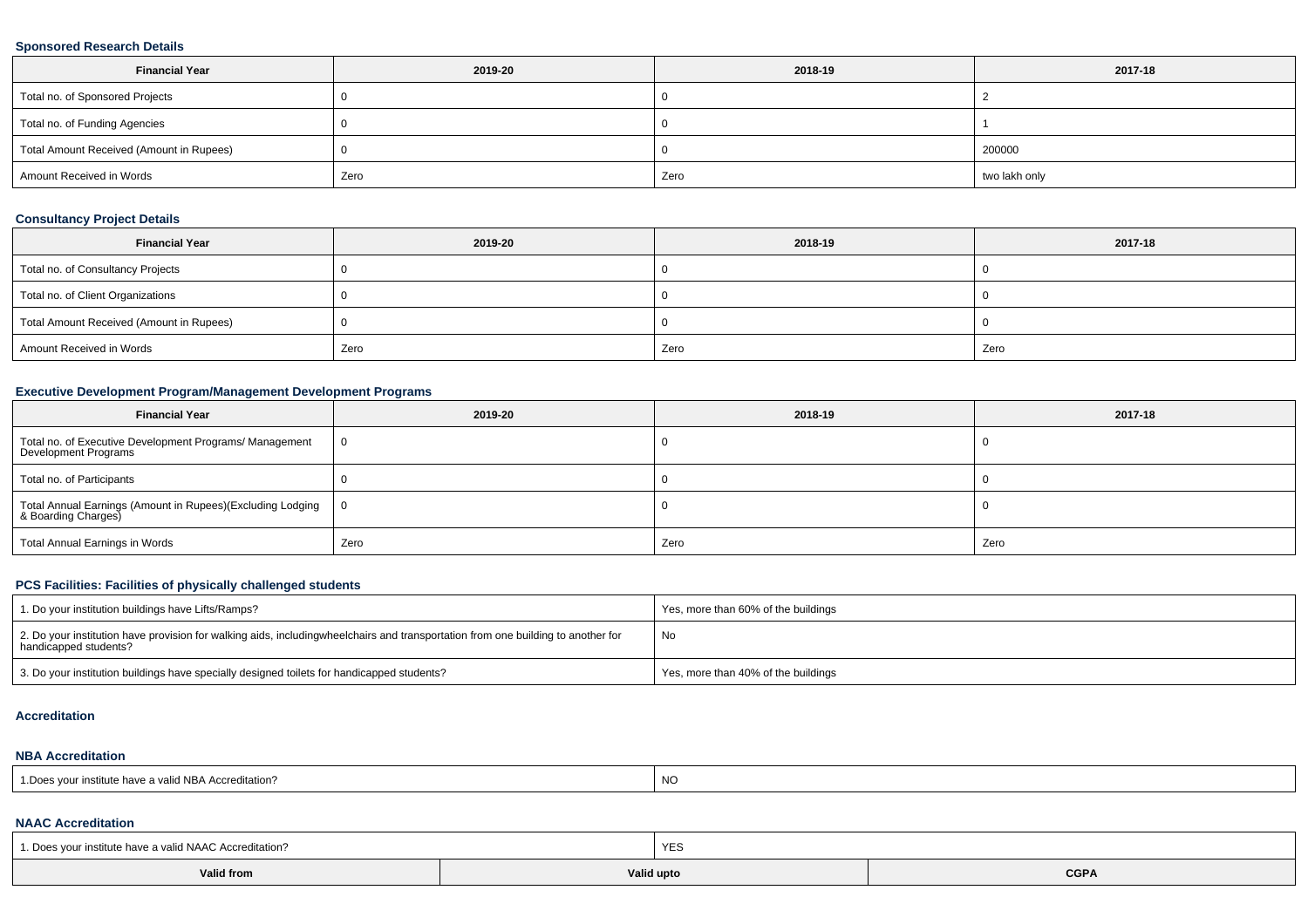| 03-05-2004 | 02-05-2009 | 2.74 |
|------------|------------|------|
| 15-09-2012 | 14-09-2017 | 2.70 |
| 03-07-2018 | 02-07-2023 | 2.08 |

### **Faculty Details**

| Srno            | Name                                                          | Age | Designation                                         | Gender | Qualification | <b>Experience (In</b><br>Months) | <b>Is Associated</b><br><b>Last Year</b> | <b>Currently</b><br>working with<br>institution? | <b>Joining Date</b> | <b>Leaving Date</b>      | <b>Association type</b> |
|-----------------|---------------------------------------------------------------|-----|-----------------------------------------------------|--------|---------------|----------------------------------|------------------------------------------|--------------------------------------------------|---------------------|--------------------------|-------------------------|
| $\overline{1}$  | Avanti Jogalekar                                              | 31  | Assistant<br>Professor                              | Female | M.Sc.         | 108                              | Yes                                      | Yes                                              | 01-09-2020          | $\sim$                   | Adhoc /<br>Contractual  |
| $\overline{2}$  | Dikshita Bhoir                                                | 26  | Assistant<br>Professor                              | Female | <b>MCA</b>    | 23                               | Yes                                      | Yes                                              | 01-09-2020          | $\sim$                   | Adhoc /<br>Contractual  |
| 3               | Dr ANIL<br>KAMALAKAR<br><b>PATIL</b>                          | 57  | Dean / Principal /<br>Director / Vice<br>Chancellor | Male   | Ph.D          | 418                              | Yes                                      | Yes                                              | 20-08-1985          | $\sim$                   | Regular                 |
| $\overline{4}$  | Kundan Sawant                                                 | 29  | Assistant<br>Professor                              | Male   | B.Sc.         | 61                               | Yes                                      | Yes                                              | 01-09-2020          | $\sim$                   | Adhoc /<br>Contractual  |
| $5\phantom{.0}$ | Shilpa N Kawale                                               | 47  | Assistant<br>Professor                              | Female | <b>MCA</b>    | 182                              | Yes                                      | Yes                                              | 01-09-2020          | $\sim$                   | Adhoc /<br>Contractual  |
| 6               | <b>ADVAIT</b><br>CHNADRAKANT<br><b>GHATPANDE</b>              | 36  | Assistant<br>Professor                              | Male   | M.Sc.         | 146                              | Yes                                      | Yes                                              | 09-06-2008          | $\sim$                   | Regular                 |
| $\overline{7}$  | ASHOK VITTHAL<br><b>JADHAV</b>                                | 56  | Associate<br>Professor                              | Male   | M.Sc.         | 397                              | Yes                                      | Yes                                              | 20-06-1987          | $\sim$                   | Regular                 |
| 8               | <b>ASHUTOSH</b><br>RAMESH<br>MEHENDALE                        | 55  | Associate<br>Professor                              | Male   | M.Sc.         | 383                              | Yes                                      | Yes                                              | 02-08-1988          | $\sim$                   | Regular                 |
| 9               | Ashwini Shirish<br>Dalvi                                      | 33  | Assistant<br>Professor                              | Female | <b>MBA</b>    | 108                              | Yes                                      | Yes                                              | 01-09-2020          | $\sim$                   | Adhoc /<br>Contractual  |
| 10              | Chaitali<br>Chaudhari                                         | 27  | Assistant<br>Professor                              | Female | M.E.          | 61                               | Yes                                      | Yes                                              | 01-09-2020          | $\sim$                   | Adhoc /<br>Contractual  |
| 11              | DATTATREY<br><b>GANPATI</b><br>KHANDARE                       | 42  | Assistant<br>Professor                              | Male   | M.A           | 180                              | Yes                                      | Yes                                              | 19-04-2005          | $\sim$                   | Regular                 |
| 12              | Dr<br><b>BHARATKUMAR</b><br><b>BHAGAJI</b><br><b>BHALERAO</b> | 53  | Associate<br>Professor                              | Male   | Ph.D          | 258                              | Yes                                      | Yes                                              | 08-12-1998          | $\overline{\phantom{a}}$ | Regular                 |
| 13              | Dr ISHWARDAS<br>PRALHADRAO<br>KOKANE                          | 45  | Associate<br>Professor                              | Male   | Ph.D          | 259                              | Yes                                      | Yes                                              | 10-02-1999          | $\ddotsc$                | Regular                 |
| 14              | Dr MINAL ANIL<br><b>PATIL</b>                                 | 50  | Assistant<br>Professor                              | Female | Ph.D          | 79                               | Yes                                      | Yes                                              | 01-02-2014          | $\sim$                   | Regular                 |
| 15              | Dr MOHASIN ALI<br><b>KHAN</b>                                 | 45  | Assistant<br>Professor                              | Male   | Ph.D          | 183                              | Yes                                      | Yes                                              | 19-04-2005          | $\sim$                   | Regular                 |
| 16              | Dr NILKANTH<br>NIVRUTTIRAO<br><b>SHERE</b>                    | 53  | Professor                                           | Male   | Ph.D          | 346                              | Yes                                      | Yes                                              | 14-08-1991          | $\overline{\phantom{a}}$ | Regular                 |
| 17              | Dr PRASHANT<br>ANIL CHATE                                     | 43  | Assistant<br>Professor                              | Male   | Ph.D          | 176                              | Yes                                      | Yes                                              | 02-08-2005          | ц.                       | Regular                 |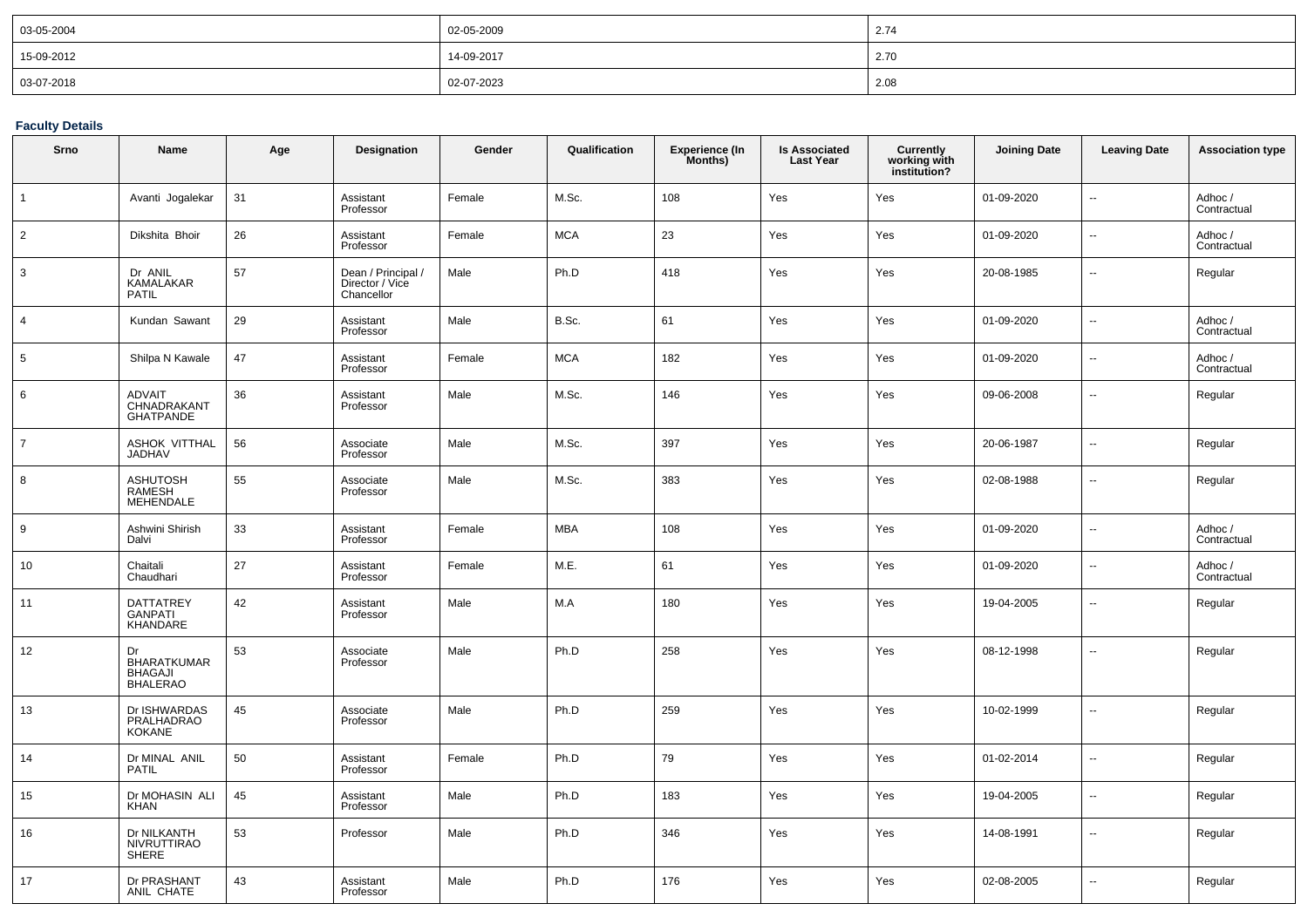| 18 | Dr PRAVIN<br><b>BABASAHEB</b><br><b>GAIKWAD</b>      | 37 | Assistant<br>Professor | Male   | Ph.D            | 79  | Yes | Yes | 01-02-2014 | $\overline{\phantom{a}}$ | Regular                |
|----|------------------------------------------------------|----|------------------------|--------|-----------------|-----|-----|-----|------------|--------------------------|------------------------|
| 19 | Dr PREETI<br><b>VINAYAK PHATE</b>                    | 34 | Assistant<br>Professor | Female | Ph.D            | 128 | Yes | Yes | 20-11-2009 | $\overline{\phantom{a}}$ | Regular                |
| 20 | Dr PREM<br><b>BHAGWAN</b><br><b>ACHARYA</b>          | 43 | Assistant<br>Professor | Male   | Ph.D            | 142 | Yes | Yes | 08-11-2008 | $\overline{\phantom{a}}$ | Regular                |
| 21 | Dr SADASHIV<br>ANNAPPA<br>KANADE                     | 44 | Assistant<br>Professor | Male   | Ph.D            | 209 | Yes | Yes | 13-06-2006 | $\overline{\phantom{a}}$ | Regular                |
| 22 | Dr SONALI<br>SUHAS PATIL                             | 45 | Assistant<br>Professor | Female | Ph.D            | 227 | Yes | Yes | 16-08-2001 | $\overline{\phantom{a}}$ | Regular                |
| 23 | Dr SUNIL<br>KAMALAKAR<br><b>ANAND</b>                | 40 | Assistant<br>Professor | Male   | Ph.D            | 79  | Yes | Yes | 01-02-2014 | $\overline{\phantom{a}}$ | Regular                |
| 24 | <b>GAURI ABHAY</b><br><b>LONKAR</b>                  | 55 | Assistant<br>Professor | Female | M.Sc.           | 343 | Yes | Yes | 01-08-1992 | $\overline{\phantom{a}}$ | Regular                |
| 25 | <b>JAYESH</b><br>SURESH<br>MHATRE                    | 39 | Assistant<br>Professor | Male   | M.A             | 128 | Yes | Yes | 06-11-2010 | $\overline{\phantom{a}}$ | Regular                |
| 26 | <b>KAILAS</b><br><b>BHANUDAS</b><br><b>MORE</b>      | 46 | Assistant<br>Professor | Male   | M.Sc(Phy)       | 258 | Yes | Yes | 02-12-1998 | $\overline{\phantom{a}}$ | Regular                |
| 27 | <b>KAPIL</b><br><b>MAHADEO</b><br>KULKARNI           | 37 | Assistant<br>Professor | Male   | M.A             | 110 | Yes | Yes | 05-04-2011 | $\overline{\phantom{a}}$ | Regular                |
| 28 | KUNDLIK<br>BHIMRAO<br>CHOUGULE                       | 53 | Associate<br>Professor | Male   | M.A.(Economics) | 357 | Yes | Yes | 12-08-1991 | $\overline{\phantom{a}}$ | Regular                |
| 29 | MANOJ SHIVAJI<br>SURYAWANSHI                         | 50 | Assistant<br>Professor | Male   | M.A             | 180 | Yes | Yes | 09-04-2005 | $\overline{\phantom{a}}$ | Regular                |
| 30 | <b>MOHAN</b><br><b>MADHUKAR</b><br><b>BETAWADKAR</b> | 57 | Associate<br>Professor | Male   | M.Sc.           | 383 | Yes | Yes | 06-08-1988 | $\overline{\phantom{a}}$ | Regular                |
| 31 | Narendra Patil                                       | 34 | Assistant<br>Professor | Male   | M.A             | 74  | Yes | Yes | 01-09-2020 | $\overline{\phantom{a}}$ | Adhoc /<br>Contractual |
| 32 | Nilima Raut                                          | 37 | Assistant<br>Professor | Female | M.A             | 168 | Yes | Yes | 01-09-2020 | $\overline{\phantom{a}}$ | Adhoc /<br>Contractual |
| 33 | Pankaj Gharat                                        | 39 | Assistant<br>Professor | Male   | M.A.(Economics) | 170 | Yes | Yes | 01-09-2020 | $\overline{\phantom{a}}$ | Adhoc /<br>Contractual |
| 34 | PRAKASH<br><b>DAMODAR</b><br><b>DATAR</b>            | 57 | Associate<br>Professor | Male   | M. Phil         | 359 | Yes | Yes | 18-08-1990 | $\overline{\phantom{a}}$ | Regular                |
| 35 | Pramod Hivare                                        | 41 | Assistant<br>Professor | Male   | B.E             | 181 | Yes | Yes | 01-09-2020 | $\sim$                   | Adhoc /<br>Contractual |
| 36 | <b>RAVINDRA</b><br>NAMDEV<br>CHIKHALE                | 35 | Assistant<br>Professor | Male   | M.Sc(Phy)       | 146 | Yes | Yes | 19-06-2008 | $\overline{\phantom{a}}$ | Regular                |
| 37 | Riddhi Charudatta<br>Guruji                          | 27 | Assistant<br>Professor | Female | PGDM            | 48  | Yes | Yes | 01-09-2020 | $\overline{\phantom{a}}$ | Adhoc /<br>Contractual |